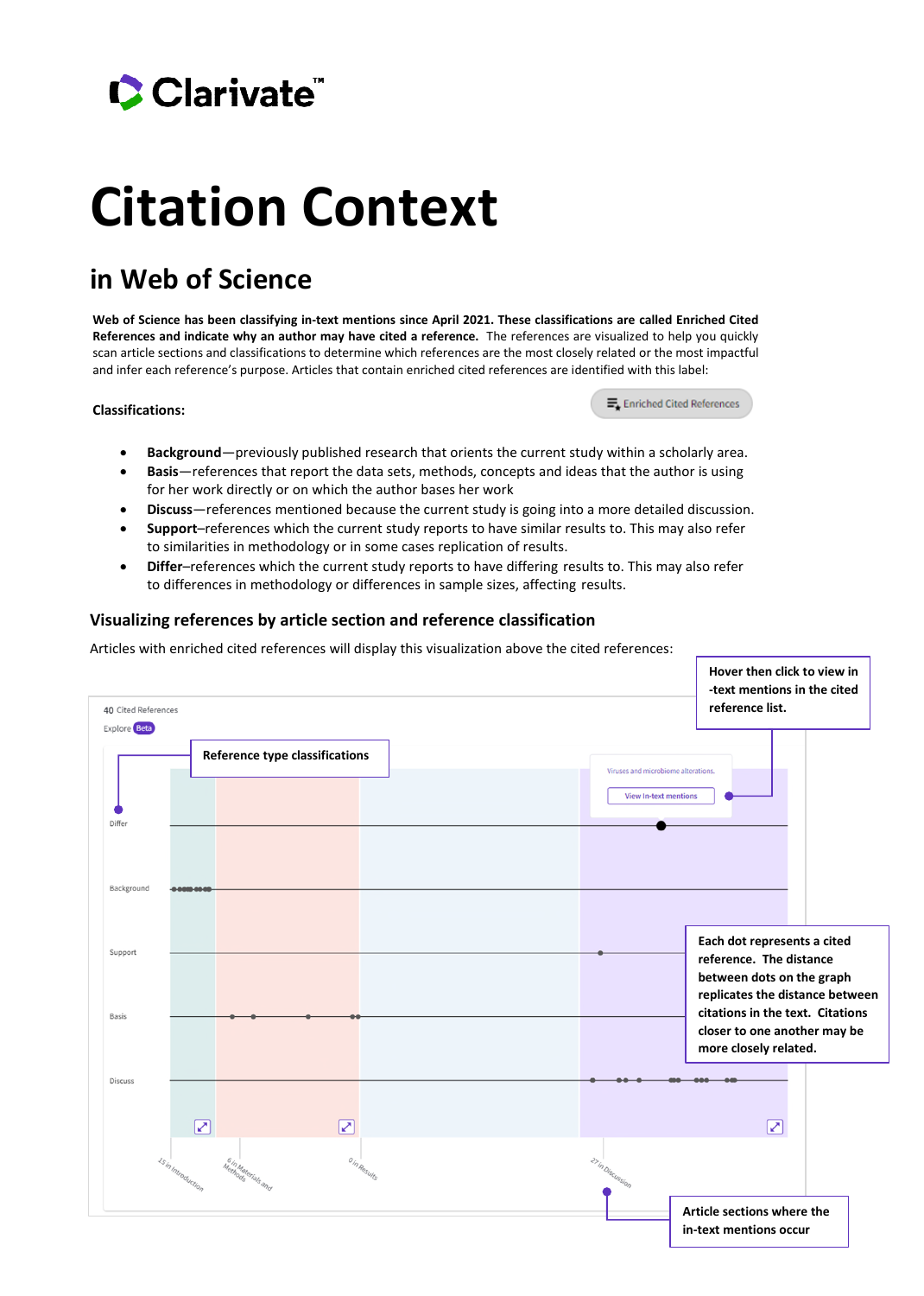

#### **Cited Reference List with in-text mentions**

Each cited reference is linked from the above visualization and will contain in-text mention details.

| $\overline{2}$ | Current Concepts: Infection in the Pathogenesis and Course of Chronic Obstructive Pulmonary Disease<br>Sethi, S and Murphy, TF<br>Nov 27 2008   NEW ENGLAND JOURNAL OF MEDICINE 359 (22), pp.2355-2365                         |                                                                                                                                                                                                                                                                                                                                                                                                            | Article text excerpt where<br>the mention occurred | 603<br>Citations                                                       |
|----------------|--------------------------------------------------------------------------------------------------------------------------------------------------------------------------------------------------------------------------------|------------------------------------------------------------------------------------------------------------------------------------------------------------------------------------------------------------------------------------------------------------------------------------------------------------------------------------------------------------------------------------------------------------|----------------------------------------------------|------------------------------------------------------------------------|
|                | <b>GS-F-X</b> Full Text at Publisher<br>Cited in Article: 2                                                                                                                                                                    | Virus-induced exacerbations in asthma and CORD                                                                                                                                                                                                                                                                                                                                                             | $\mathbb{R}$                                       | 66<br>References<br><b>Related records</b>                             |
| 3              | The Lung Microbiome and Viral-induced Exacerbation<br>Dickson, RP; Huang, YJ; (); Huffnagle, GB<br>Nov 15 2013   AMERICAN JOURNAL OF RESPIRATORY AND CRITICAL C<br><b>Gs-F-X</b> Full Text at Publisher<br>Cited in Article: 1 | " component in the lower respiratory tract and is mainly due<br>to an infectious process caused both by bacterial and/or viral<br>respiratory infections [3, 4] and by non-infectious causes such<br>as exposure to environmental agents, allergy to<br>lipopolysaccharides, poor treatment compliance, and smoking<br>[5]." Full Text at Publisher<br>Classification: Background<br>Section: Introduction | vations, Novel Approaches                          | 18<br><b>Citations</b><br>16<br>References<br>Related records          |
| 4              | Virus-induced exacerbations in asthma and CORD<br>Kuraj, D; Saraya, T; (); Takizawa, H<br>Oct 1 2013   FRONTIERS IN MICROBIOLOGY 4<br><b>GS-F-X</b> Free Full Text from Publisher<br>Cited in Article: 3                       | 1 out of 3 in-text mentions<br>Article section and classification<br>References may be mentioned<br>multiple times in an article.                                                                                                                                                                                                                                                                          |                                                    | 106<br>Citations<br>121<br><b>References</b><br><b>Related records</b> |
| 5              | Acute exacerbation of COPD<br>Ko, FW; Chan, KP; (); Yang, IA<br>Oct 2016   RESPIROLOGY 21 (7), pp.1152-1165<br><b>GS-F-X</b> Free Full Text From Publisher ***<br>Cited in Article: 1                                          | Move through each mention to<br>see the section and classification<br>for each instance.                                                                                                                                                                                                                                                                                                                   |                                                    | 124<br>Citations<br>123<br>References<br><b>Related records</b>        |
| 6              | Significance of the microbiome in obstructive lung disease<br>Han, MK; Huang, YJ; (); Martinez, FJ<br>May 2012   THORAX 67 (5), pp.456-463<br><b>CICEY</b> From Full Toyt From Dublisher ***                                   |                                                                                                                                                                                                                                                                                                                                                                                                            |                                                    | 149<br>Citations<br>94<br>References                                   |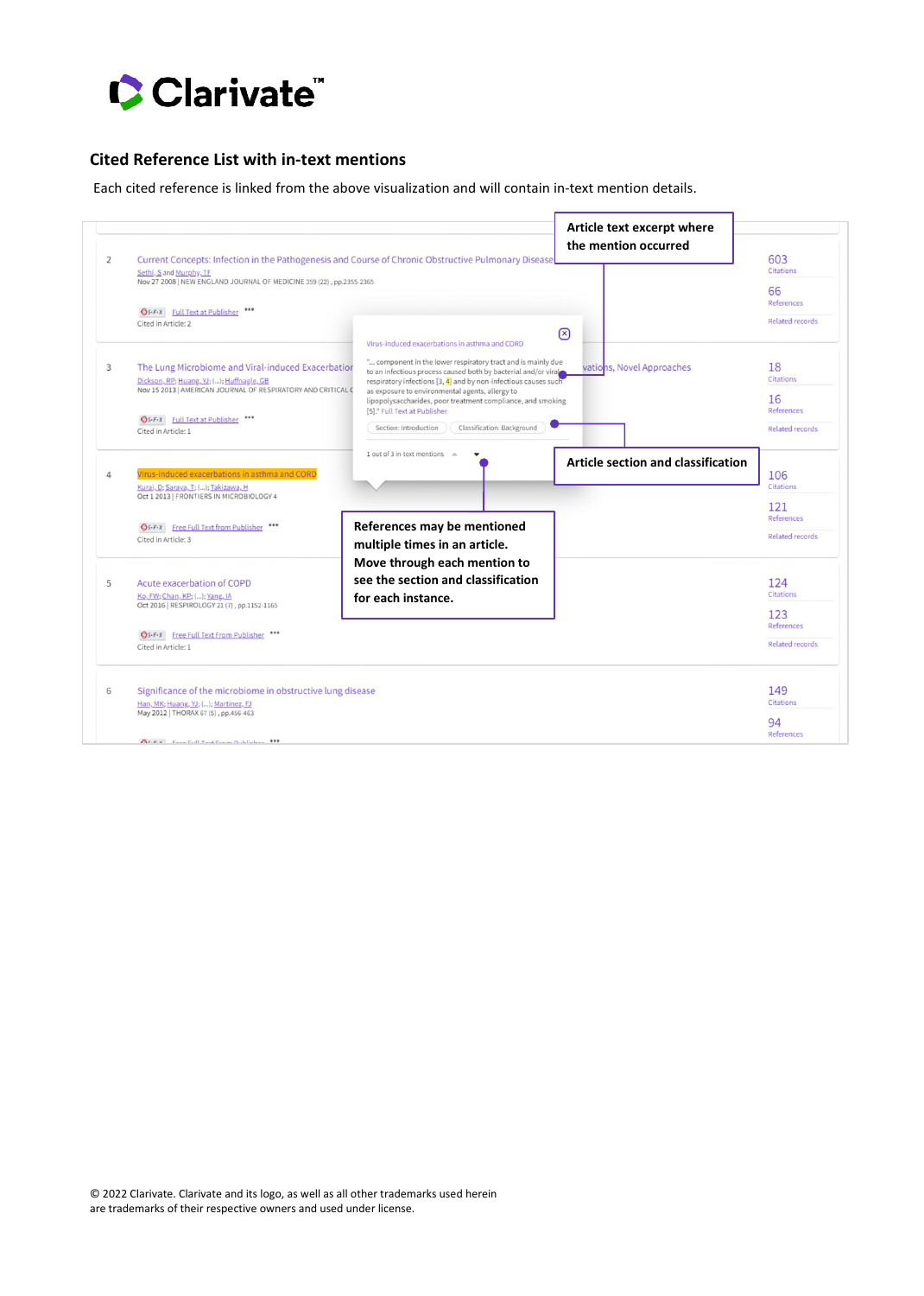

#### **Refine and sort search results using enriched cited reference data**

Refine your search results using the Quick Filter to view source articles that contain enriched cited references.

| Q microbiom* (All Fields)<br>Publication Years: 2019 X<br><b>Refined By:</b><br>o Copy query link<br>Publications | Clear a<br>You may also like | articles containing enriched cited<br>rererences                                                                                                                                                                                                              | <b>Citation Report</b><br>Create Alert<br><b>Analyze Results</b> |
|-------------------------------------------------------------------------------------------------------------------|------------------------------|---------------------------------------------------------------------------------------------------------------------------------------------------------------------------------------------------------------------------------------------------------------|------------------------------------------------------------------|
| Refine results                                                                                                    |                              | <b>Add To Marked List</b><br>$\Box$ 0/9,659<br>Export $\vee$                                                                                                                                                                                                  | Sort by: Relevance ▼ く<br>$1$ of 194 >                           |
| Search within results for                                                                                         | Q                            |                                                                                                                                                                                                                                                               | Relevance                                                        |
|                                                                                                                   |                              | Background: Highest first                                                                                                                                                                                                                                     | Recently added                                                   |
| <b>Ouick Filters</b>                                                                                              |                              | Challenges in the construction of knowledge bases for humar<br>$\Box$ 1<br>a<br>Badal, VD; Wright, D; (); Hsu, CN<br>Basis: Highest first                                                                                                                     | Citation class                                                   |
| Highly Cited Papers                                                                                               |                              | Sep 5 2019   MICROBIOME 7 (1)<br>â<br>Support: Highest first                                                                                                                                                                                                  | Date: newest first                                               |
| <b>Review Articles</b>                                                                                            | 321<br>1,710                 | The last few years have seen tremendous growth in human microbiome researd                                                                                                                                                                                    | Date: oldest first                                               |
| <b>C</b> Early Access                                                                                             | 5                            | Differ: Highest first<br>and disease. Medical and experimental settings provide initial sources of inforn<br>of knowledge bounded in context by the perspective of expert researchers and                                                                     | Citations: highest first                                         |
| □ <b>□</b> Open Access                                                                                            | 6,296                        | Discuss: Highest first                                                                                                                                                                                                                                        | Citations: lowest first                                          |
| □ <b>B</b> Associated Data                                                                                        | 136                          | <b>GS-F-X</b> Free Full Text from Publisher                                                                                                                                                                                                                   | Usage (all time): most first                                     |
| $\Box \equiv$ Enriched Cited References                                                                           | 266                          |                                                                                                                                                                                                                                                               | Usage (last 180 days): most first                                |
|                                                                                                                   |                              |                                                                                                                                                                                                                                                               | Conference title: A to Z                                         |
|                                                                                                                   |                              | Sputum Microbiome Dynamics in Chronic Obstructive Pu monary Disease Patients during an Exacer<br>$\Box$ 2<br>Post-Stabilization                                                                                                                               | Conference title: Z to A                                         |
|                                                                                                                   |                              | Caro, JCL; Santibanez, M; (); Paz-Zulueta, M                                                                                                                                                                                                                  | First author name: A to Z                                        |
| <b>Publication Years</b>                                                                                          | $\checkmark$                 | Nov 2019   RESPIRATION 98 (5), pp.447-454                                                                                                                                                                                                                     | First author name: Z to A                                        |
| $\Box$ 2019                                                                                                       | 9,659                        | E. Enriched Cited References                                                                                                                                                                                                                                  | Publication title: A to Z                                        |
|                                                                                                                   |                              | Background: Chronic obstructive pulmonary disease (COPD) affects up to 65 million people worldwide, and COPD exacerbation                                                                                                                                     | Publication title: Z to A                                        |
|                                                                                                                   |                              | subsequent loss of lung function. It is a multifactorial event in which respiratory infections are involved, but little is known about its dynamics. Objectives:<br>The objective of our study was to determine the microbiome composition during an exacerba | Show more                                                        |
| <b>Document Types</b>                                                                                             | $\checkmark$                 | <b>GS-F-X</b> Full Text at Publisher                                                                                                                                                                                                                          | <b>Related records</b>                                           |
| $\Box$ Articles                                                                                                   | 6,480                        |                                                                                                                                                                                                                                                               |                                                                  |
| $\Box$ Review Articles                                                                                            | 1,710                        |                                                                                                                                                                                                                                                               |                                                                  |
| Meeting Abstracts                                                                                                 | 827                          | 2017 NIH-wide workshop report on "The Human Microbiome: Emerging Themes at the Horizon of the 21st Century"<br>$\Box$ 3                                                                                                                                       | $\overline{2}$                                                   |
| Editorial Materials                                                                                               | 416                          | â<br>Alm, E: Borenstein, E: (): Xavier, RJ                                                                                                                                                                                                                    | <b>Citations</b>                                                 |

**Sort search results by Citation class.** 

#### **Sort results by citation class**

- Which articles in this results set have citing articles that support or differ from their findings?
- Which articles in this set serve as background material for later papers?

Sort by citation class to answer questions like these and understand how documents in your search have influenced future research.